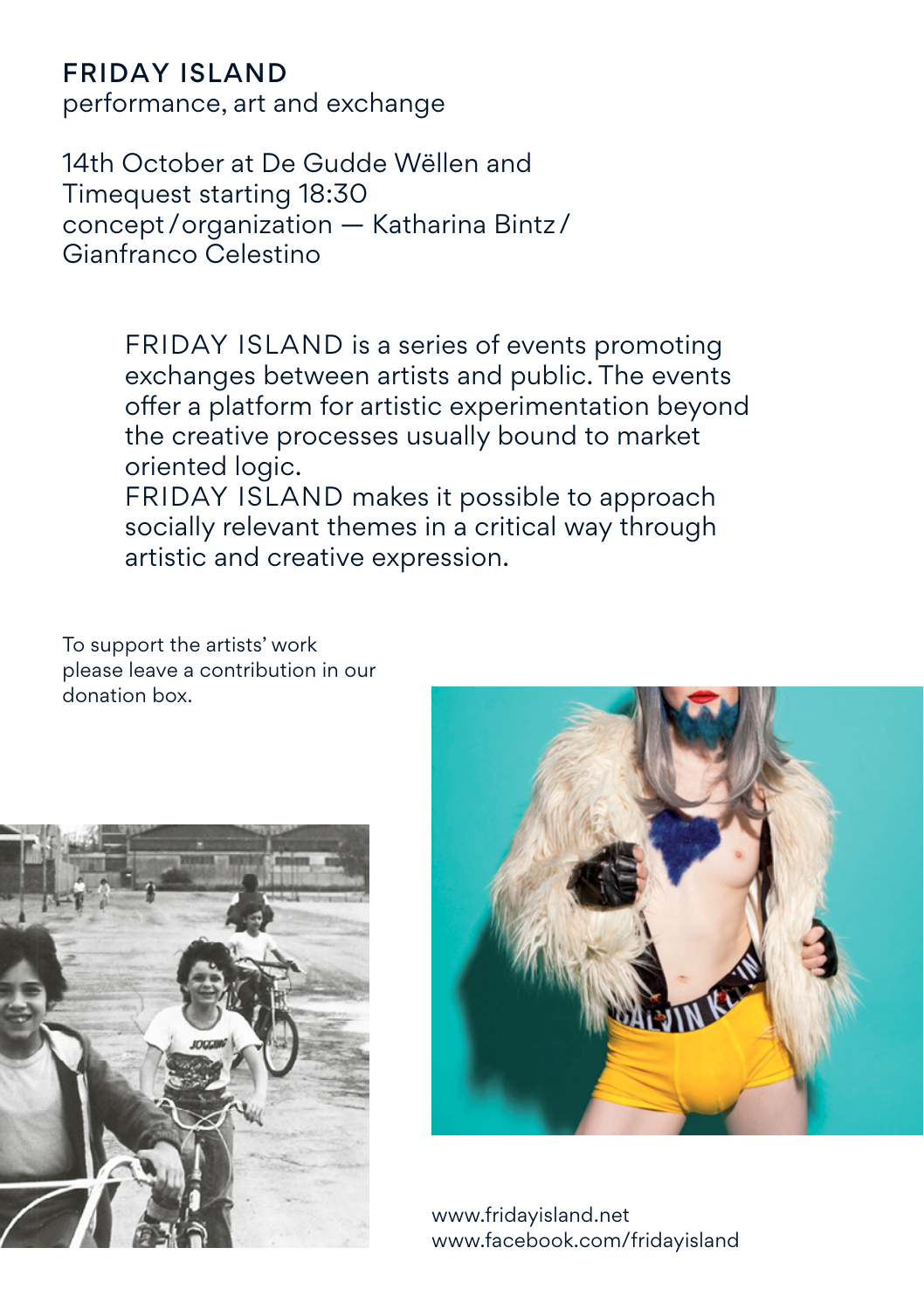# PLAY(ING)

What are the possible relationships between playing and "real life"? How does one affect the other and where are their boundaries, if any? Does playing only involve the players or does it also affect the onlooker? How can their relationship be defined?



#### Legal Tender, Loving Care // Rose Cleary (UK)

With her installation Rose Cleary raises questions concerning values, power and change, seeking answers in dialogue with the participants.

The gesture of offering a personal possession in exchange for play currency becomes a statement on the value of material wealth itself.

(Bio) Rose Cleary, born 1990, UK. Since graduating from Central St. Martins in 2012, she has exhibitedinternationally at galleries including Nahmad Projects, London; Backlit Gallery, Nottingham; and The Vaults, London. She has also worked alongside clients such as Dr Marten's. Based in Essex, UK.

### Smile // Valérie Reding (L/CH)

In her performance Luxembourgish artist Valérie Reding approaches power structures, patriarchal society and sexism through the medium of body painting, dance and written text.

(Bio) Valérie Reding trained in ballet and contemporary dance and obtained a BA in Media Arts at the Zürich University of the Arts and the University of Applied Arts in Vienna. Her works have been exhibited in galleries such as Commonwealth & Council in Los Angeles and FORMA Arts Contemporains in Lausanne and she has performed at festivals such as zürich moves! (Zurich), The Queer Biennial II – Yooth: Loss and Found (Los Angeles) and La Fête du Slip (Lausanne).

### Playroom // Ella Vibsuals / Laura Celada & Eliezer Vela (ES)

Workshop participants: Tarek Alnabhan / Enrique del Val Arroyo / Elisabeth Chuffart / Jonathan Christoph / Mirka Costanzi / Marylène Andrin Grotz / Jill Michels / Maša Nobilo / Sarah Schlechter

Using the "La Rayuela" (hopscotch) as a starting point, participants of the two days workshop will revisit childhood experiences on an individual and collective level, culminating in a collective performance.

(Bio) For over a decade Eliezer Vela and Laura Celada have been working on artistic projects. In 2012 they founded ELLA VIBSUALS and now collaborate to create vibrational sounds and images in audiovisuals and performances . They are based in Barcelona.

### Replay // Guimeun & Aurélien (F)

The playful remake of contemporary art works centered around the topic Play(ing) is intended to encourage spectators reconsider themselves and society.

(Bio) The artist duo Guimeun & Aurélien formed in 2015, deriving from the Ecole Supérieure Nationale des Arts de Bourges in France. Mixing known and unknown, navigating between revealed and hidden elements, Guimeun & Aurélien try to suggest a possible fragment of history by means of simple gestures and theatricality. Playing with the given situation, using it in a unconventional way, instilling the doubt, they propose disoriented moments.

### The Initiators

#### Katharina Bintz

Born and grown up in Luxembourg , Katharina Bintz worked in Bremen as an assistant director and studied acting in Hamburg, Germany. There she played at Lichthoftheater, Monsun Theater, Kampnagel and at the Schauspielhaus Hamburg where she worked with Katie Mitchell and Martin Crimp. Since 2016 she studies Fine Arts specialising in film at the University of Fine Arts of Hamburg. Based in Luxembourg and Hamburg.

#### Gianfranco Celestino

Born in Turin, Italy, Gianfranco Celestino studied classical piano at the Conservatory G. Verdi in Turin, Italy (1992) and dance-theatre at the Folkwang University of the Arts in Essen, Germany (2000). Since 2004 he lives in Luxembourg. He has worked among others with Les Ballets C. de la B ( B ), Unit.Control ( L ) and ARAZZO Tanztheater ( D ). Since 2002 he is working on his own choreographies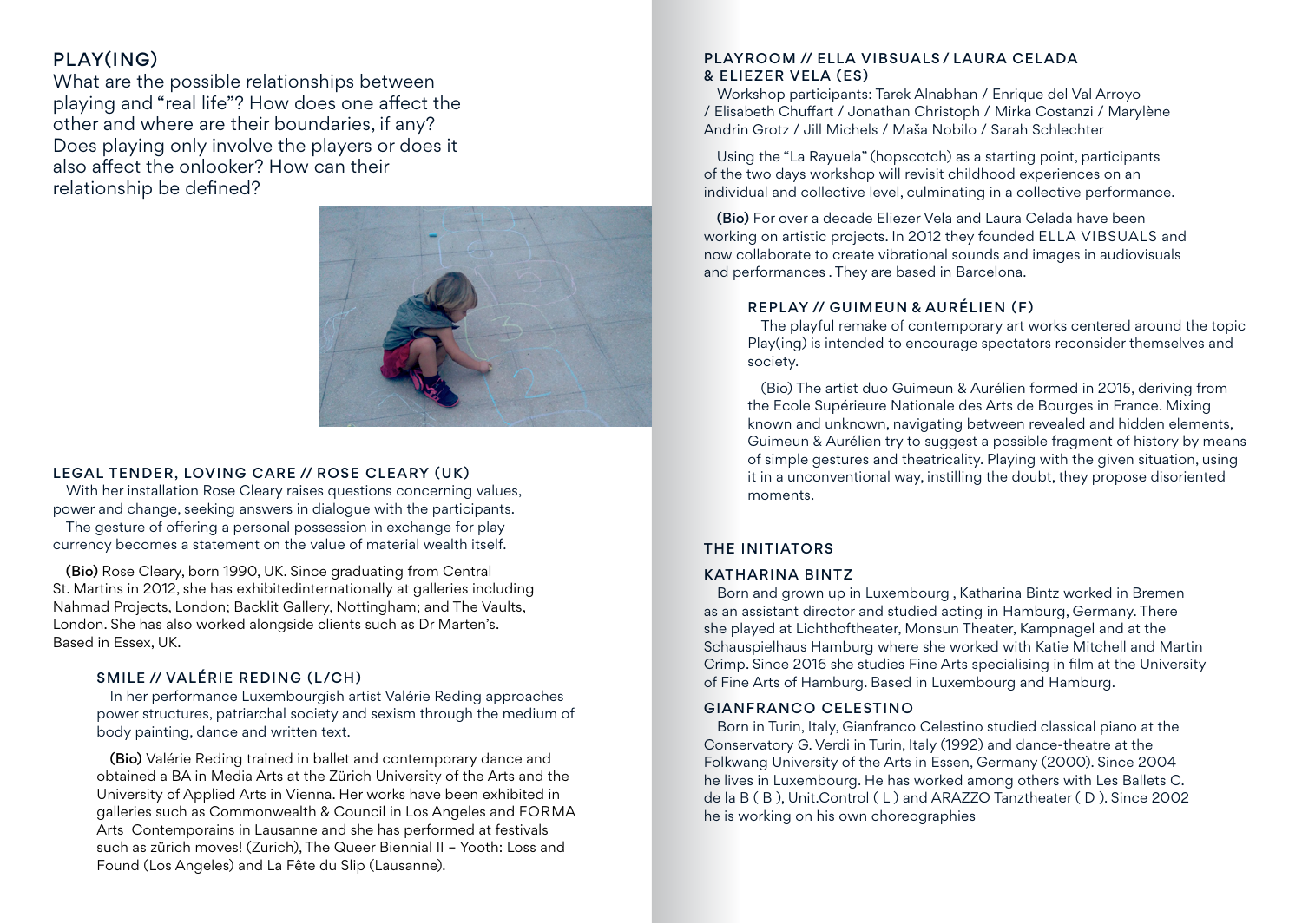# Food//P(l)ay as you wish

We would like to offer good and healthy food for EVERYONE. Friday Island pays for every meal.

# Menu prepared by Mesa Verde:

- Taboulé
- Hummus
- Falafel with yoghurt sauce/mint
- Green salad
- Indian Pakora

# The Discussion

A discussion and Q&A with the artists on the topic "Playing". Moderated by radio Ara host Isabel Scott.

(Bio) After completing her education in Luxembourg she studied at King's College London and the London School of Economics and Political Science. She has worked as a journalist for Cid Fraen an Gender and Forum- für Politik, Gesellschaft und Kultur. Isabel presents her own radio show "The Deep End" on Radio Ara.

Special guests: Bob, Donald, Mo and Max playing MAGIC The GATHERING

### Special thanks to:

Rudi Brenneke, Katrijn Van Damme, Julien Farlin & Klaudia Sauerova, Lisa Keiffer, Dany Jacob, Sascha Ley, Chantal Maquet, Pierre Meilheuret, Dirk Mevis, Justin Turpel, Jens Christian Haugaard, Luka Heindrichs, Ben Thommes.